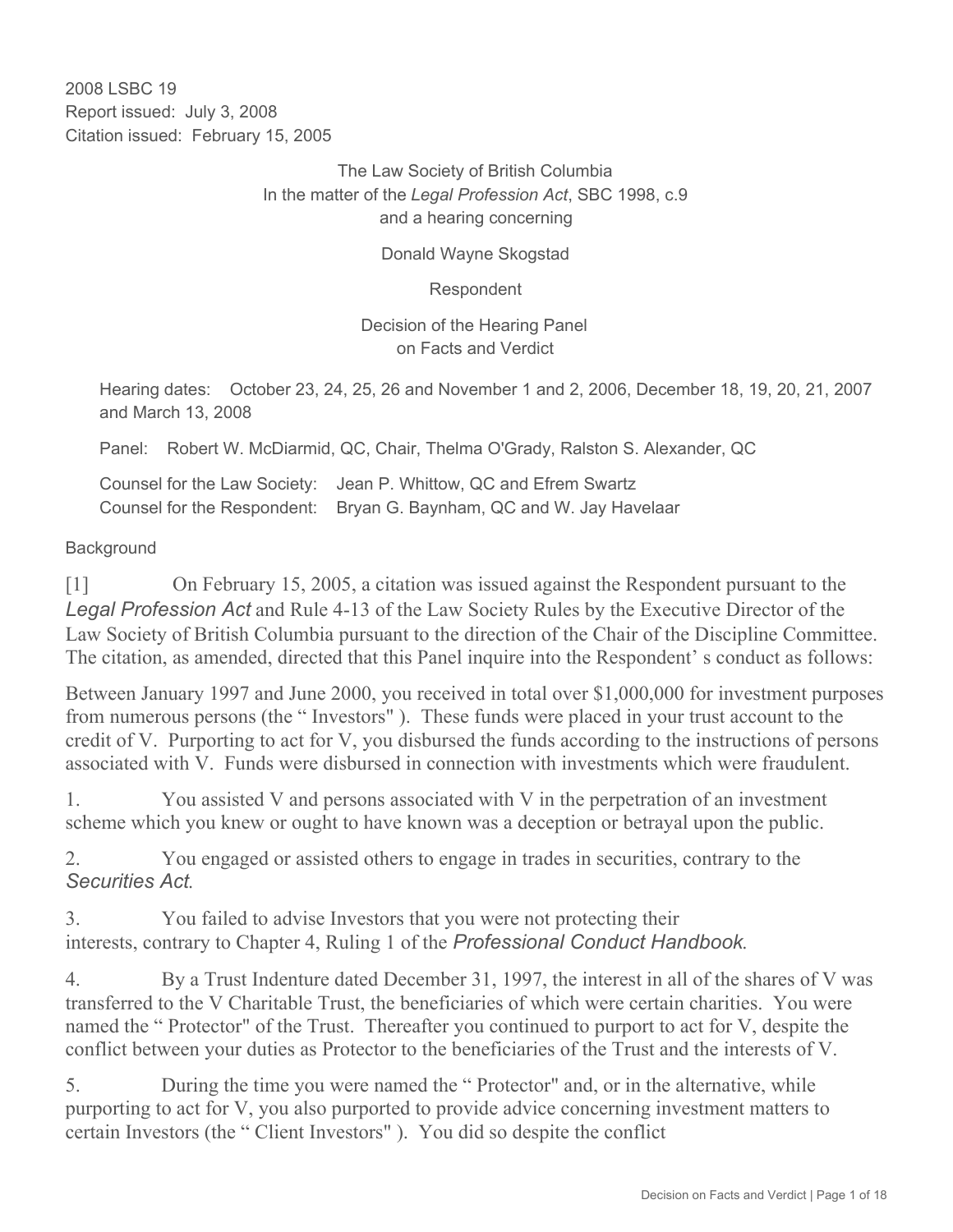a) between the interests of the Client Investors and the interests of V; and/or

b) between your duties as Protector and the interests of the Client Investors.

6. In receiving and disbursing funds in connection with V, you breached the accounting provisions of the Law Society Rules:

a) in failing to record the source of all funds received contrary to Rule 3-60 (formerly Rule 842); and

b) in disbursement of funds by wire transfer contrary to Rule 3-56 (formerly Rule 836).

(count 6(b) of the citation was withdrawn by the Law Society)

7. In the course of an investigation conducted by the Law Society pursuant to Rule 4-43, you failed to provide all books and records promptly, contrary to Rule 4-43(2)(b).

[2] The facts giving rise to this citation took place in 1997 and 1998, at a time when the provisions in Canada' s *Income Tax Act* permitted Canadians who held beneficial interests in offshore trusts to shelter income earned by those trusts from the effects of income tax in Canada. Briefly put, these income tax avoidance schemes required the establishment of an offshore " vehicle" , usually a corporation registered in a jurisdiction that did not have an income tax or that had an income tax at very low rates, in combination with some sort of trust agreement. The effect was to permit Canadian residents, who would otherwise be taxed on worldwide income, to lawfully escape the reach of the Minister of National Revenue.

[3] The Respondent, a lawyer practising in Nelson, was seeking to expand his practice areas by developing expertise in offshore investing and sheltering income from Canadian tax on the returns earned on the offshore investments. To that end, he attended several courses from recognized experts in the field to educate himself on this area of the law. He ultimately assisted clients in setting up approximately 13 offshore trusts. It appears from the evidence that the cost of setting up one of these trusts, including the incorporation of companies in the tax havens, was in the range of \$15,000.

[4] From January of 1997 through December of 1998, the Respondent acted for V, an offshore company that was owned and directed by another client of the Respondent, one F. On the instructions of F, the Respondent directed the establishment of V in the Turks & Caicos Islands with the assistance of a law firm situated there named [law firm]. The main contact of the Respondent with that law firm was AM, one of the lawyers in the firm. The Respondent also took the opportunity presented by his relationship with AM to develop an understanding as to how he might utilize the Turks & Caicos tax haven as a starting point for this new area of practice.

[5] The business of V was to identify and participate in high-risk, high yield investments with the expectation that any returns on the investments would be sheltered from Canadian income taxation.

[6] F knew friends and associates who found prospective investors for V, several of whom had attended seminars put on by a group called Investors International. The methods by which these promoters identified prospects and persuaded them to invest in V were not before the Panel. We do know that, over the relevant period of time, nearly \$2,000,000 in investment funds were collected for V.

[7] At the heart of this matter is the method by which F and his associates arranged for the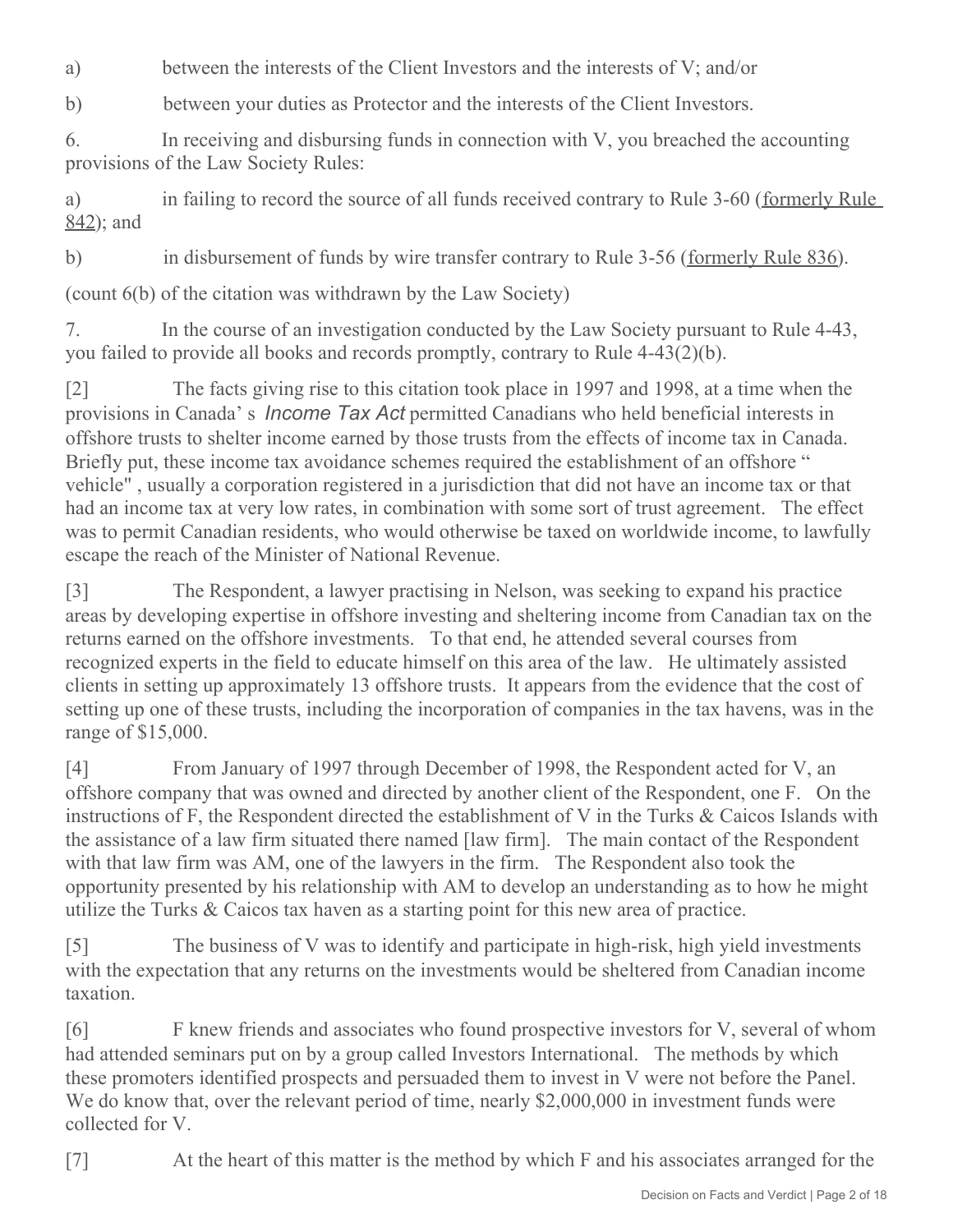investment proceeds from the individual investors to be available for use by V. The Respondent provided to F, who in turn provided to others, the banking coordinates of his trust account. The program in place provided a method that individual investors could make direct deposits to the trust account of the Respondent and this happened in multiple instances. In addition, the program permitted individual investors to make cheques and money orders payable to the Respondent, and in some instances those bank instruments were received into the trust account of the Respondent for the benefit of V .

[8] These " small investors" deposited their investment money into the Respondent' s trust account so that between January of 1997 and April of 1999, approximately \$2,000,000 was deposited. All of the deposits were recorded to the account of V but, while the Respondent identified an amount somewhat in excess of \$1,000,000 to individual investors, approximately \$990,000 (168 deposits) were not identified with an investor name.

[9] In most instances, at the time of the investment, there was little or no direct contact between the individual investors and the Respondent. Occasionally, when the individual investor happened to be in Nelson at the time of the investment, a face to face meeting between the investor and the Respondent would occur. In those instances, there is some evidence before us to support the suggestion that the Respondent was clear with the individual investors that he was not providing investment advice to them.

[10] V gave instructions (always through F) to the Respondent with respect to the " investments" he was to make for V. Monies were transmitted by the Respondent to [law firm]. V made a number of acquisitions during the two-year term of the Respondent' s involvement. In each instance, the Respondent was directed by F to direct funds from the trust account to either the offshore account of V or directly to the supplier of the investment.

[11] There were a total of six separate acquisitions made over the course of the two year period of time. They are briefly described as follows:

March 4, 1997: V entered a joint venture agreement with others to purchase an interest in some " Bank Debentures" . This bank debenture trading program, also referred to as a " mortgage forfaiting" program, will be referred to hereafter as the " Bank Debenture Program" .

June 20, 1997: V sent \$125,000 to S Management on account of the purchase of further " Bank Debentures"

September 25, 1997: V concluded a share purchase agreement for the acquisition of shares in BR Mineral Corporation.

October 24, 1997: V invested \$232,000 in a joint venture with J Financial to acquire " historical Railway Bonds" more particularly described in the evidence as a " US gold-backed railway bond trading program" and hereinafter referred to as the " Bond Program" .

January 21, 1998: V invested \$120,000 in the direct acquisition of further " historical Railway Bonds" .

May 26, 1998: V made an initial payment of \$100,000 on account of an agreement to purchase the shares of M Mining.

[12] The investments in BR Mineral Corp. and in M Mining were to mature after the retainer of the Respondent was terminated. Accordingly, the Panel has no information as to the outcome of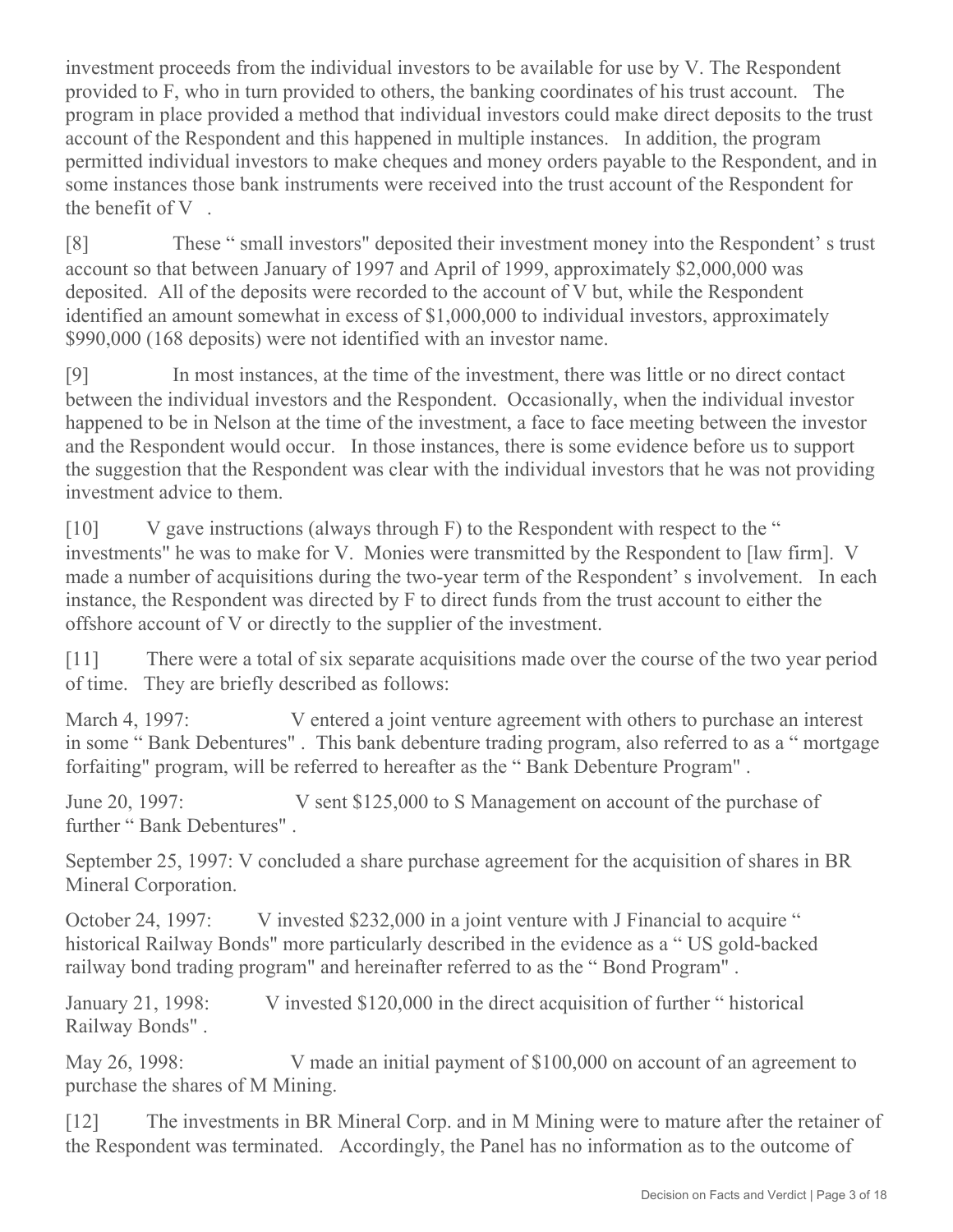those investments.

[13] Some detail about the nature of the Bank Debenture Program and the Bond Program will assist in understanding the view of the Panel on these two " investment" programs.

[14] The Bank Debenture Program is described in a multi-page brochure filled with jargon and insider specific references. It refers to the overarching involvement of the International Chamber of Commerce (the "ICC"). The brochure advises that this entity has nothing to do with " your local Chamber of Commerce." The Panel notes that the ICC is a legitimate international entity, but also observes that it has no involvement with this or any other Bank Debenture Program. It appears that the reference in the brochure to the ICC is intended to improperly add the cachet of the ICC to the program. In the brochure there is language advising any reader that everyone involved in this Bank Debenture Program is subject to a five-year confidentiality and non-disclosure obligation so that no one can acknowledge that these " trading programs" exist

[15] The Bank Debenture Program brochure suggests that the investor will deposit money that will be leveraged into a high yield, many cycle program, with each cycle producing a small percentage return but, since the program is trading in tens of millions of dollars at one time, the small percentage return yields extraordinary profits, and this outcome is enhanced by the possibility of up to 40 cycles per year. Since the funds are not placed in the cycle until there is an ultimate purchaser for the debt obligation, there is no risk. The instruments to be " transacted" are:

fully negotiable Bank Instruments, delivered unencumbered, free and clear of any liens, claims or restrictions. The instruments are debt obligation [sic] of the Top One Hundred (100) World Banks in the form of Medium Term Bank Debentures of 10 years in length, usually offering 7 & 1/2% interest… etc.

[16] Under the heading of the question, " What is the Investors [sic] Risk in this Program?," the reader is advised that the investment fund' s principal is fully secured by a " BANK ENDORSED GUARANTEE (or safekeeping receipt) which is issued by the trading bank at the time the funds are deposited." (emphasis in original)

[17] The detail of one of the specific transactions that V was invested in provided that V was a joint venture partner (\$105,000) in a total joint venture investment of \$300,000 (the " minimum subscription amount" ) and the stated results were to be a 100 percent return per month for each of 10 months, or a \$3,000,000 return on the initial investment of \$300,000.

[18] The descriptive literature on Bank Debenture Trading Programs asks the question " Too Good To Be True?" It then provides an array of answers, some of which are reproduced here:

The skeptical investor (the one asking  $-$  " too good to be true?") is:

· Not familiar with the profit opportunities that qualified European Investors have enjoyed for the past 50 years.

Not at all familiar with the type of program proposed, and not able to ask the right questions.

Thinking he is being offered something for nothing, which as we all know is absolutely impossible.

Not really understanding the procedures involved, and the important safeguards which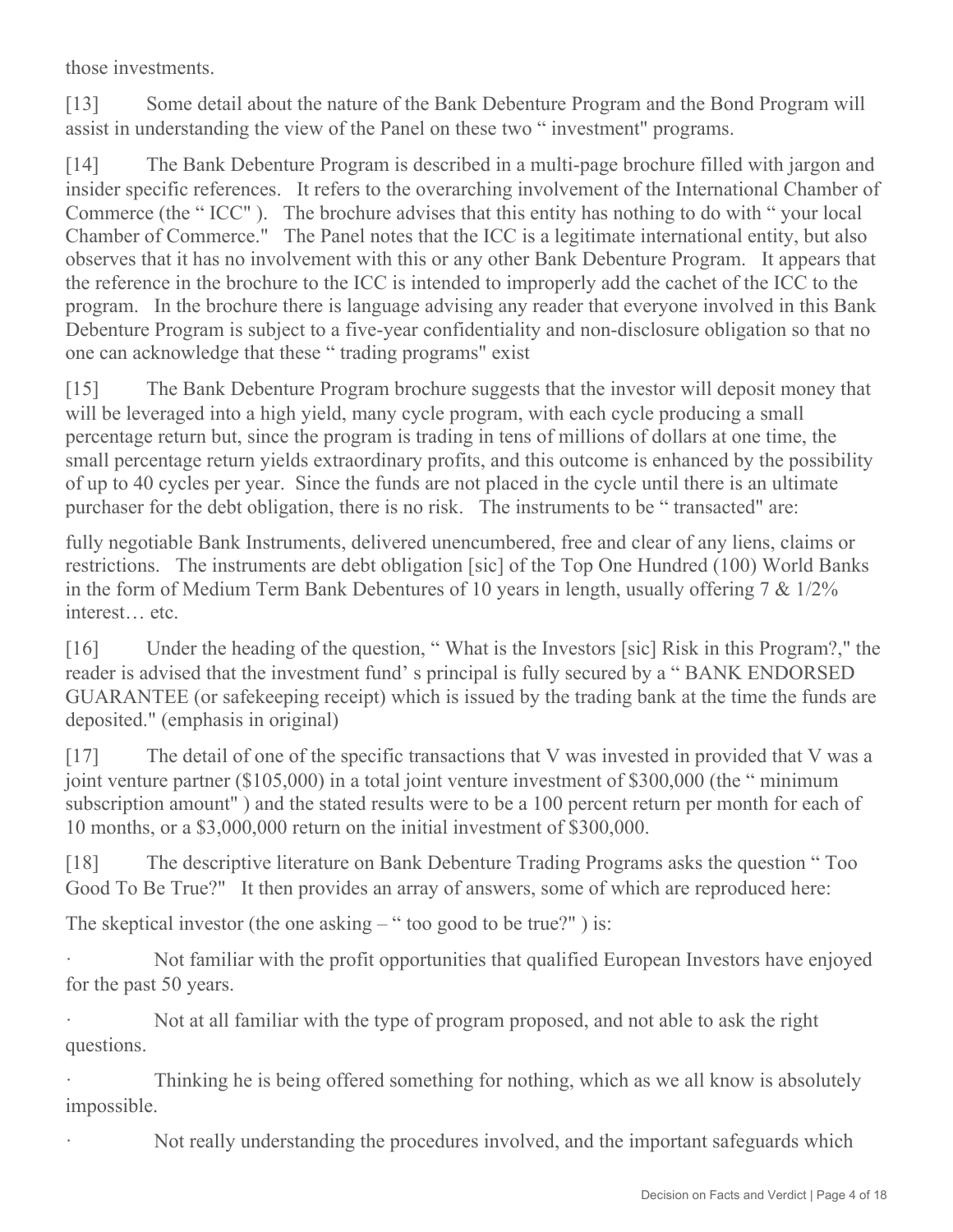are in place to protect his invested capital at all times, against loss.

[19] The Railway Bond Program is very different. This " program" depends for its efficacy on the existence of very old " gold-backed" railway bonds (issued circa 1866) and allegedly guaranteed by the Government of the United States of America. Each bond is issued with a face amount of \$1,000 with interest at 8% per annum. With interest compounded from the date of issue to the present, each bond was said to represent a value of approximately \$610,926,592. The " traders" in these bonds, once their authenticity has been verified, expect to recover a percentage of the accumulated value over a 24 month period at the rate of \$3,125,000 monthly, per bond, or approximately \$75,000,000 in total for each bond.

[20] Since the individual bonds can be acquired by a program participant for \$40,000 each, the opportunity for an exponential return on investment is presented. The V group made several acquisitions of this nature and did not realize any profit from any of them in addition to losing the entire capital investment.

[21] As to the Bank Debenture Program and Bond Program investments, there is sufficient evidence before the Panel to allow the Panel to determine that all of those investments were fraudulent. It is clear, in addition, that they did not produce a return to V. In determining that the investments were fraudulent, we do not suggest that V was a participant in the fraudulent nature of the schemes. We find that V was itself a victim of the frauds although, as noted above, there were many indications with respect to the investments that should have alerted the parties to the deficient nature of the programs. The evidence confirms that all monies placed in the Respondent' s trust account were accounted for in the sense that receipts balanced disbursements, and that, apart from legal fees and disbursements billed to V, the Respondent did not receive any part of the investors'funds.

[22] One of the Bank Debenture programs actually returned some monies to V, in the guise of earnings on the initial investment. However, by the time the Respondent's involvement ceased, all of the investors'money in the Railway Bonds Program and the Bank Debenture Program had been lost. Apart from payment for legal accounts he rendered, there is no evidence to suggest the Respondent, nor anyone connected with his client V, received any of the investors'monies.

[23] The Respondent participated as a presenter in several investment seminars over the course of his involvement with V. The seminars took place in Grande Prairie, AB on June 19, 1998, in Kelowna, BC on July 17, 1998 and in Prince George, BC on November 27, 1998. He was paid for his involvement in the seminars, and he also hoped that he would attract additional clients in the process. He spoke on such topics as " de-residencing from Canada" and " The offshore option for Canadian investors" . It is clear that the Grande Prairie and the Prince George seminars were sponsored, in part at least, by individuals associated with Investors International. The significance of this sponsorship will appear later in these reasons.

[24] In July of 2001, following a complaint to the Law Society from one of the investors, the Law Society retained Roseanne Terhart, CA, a forensic auditor, who attended at the offices of the Respondent. On that visit Ms. Terhart spent a week reviewing the files of the Respondent. During this initial visit her audit was hampered by the absence of the V file, it having been delivered to the client when the Respondent resigned the retainer in January of 1999.

[25] Ms. Terhart followed up with a series of written questions to the Respondent wherein she sought information on a number of issues identified during her first visit.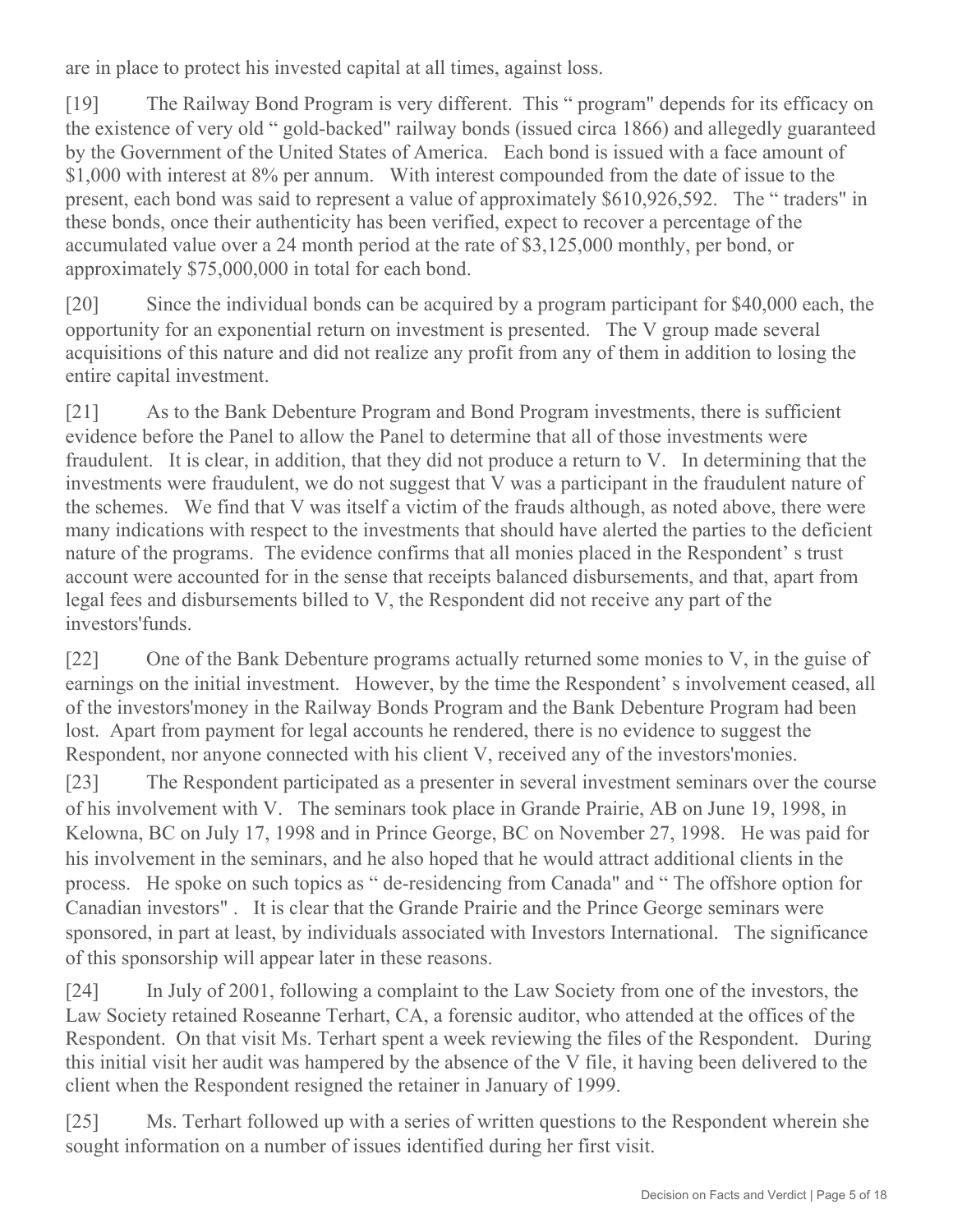# **Credibility**

[26] On March 19, 2001, the Law Society received a complaint letter dated March 14, 2001 from DW, who in his complaint letter advised that, in August of 1998, he had issued a \$5,000 money order payable to the Respondent but sent to one TM, who, as it subsequently unfolded, was an individual involved with Investors International. Margaret Currie, then a Law Society staff lawyer, notified the Respondent of the complaint by way of letter of April 4, 2001, and also requested further information from the complainant, DW. After DW provided the information, Ms. Currie, by letter of May 10, 2001, sent the Respondent a summary of DW' s information, copies of some documents, and in the body of the letter stated:

I would now appreciate receiving your response to DW' s complaint. Without limiting your response, please explain your involvement with Investors International. In addition, please advise whether you received the money order DW apparently sent to TM but which was made out in your name. If so, please explain what steps you took once you received the money order.

[27] The letter went on to note that it appeared that the complainant was not the Respondent's client and cited Chapter 5, Rule 1 of the *Professional Conduct Handbook*, which described the duty of confidentiality owed by the lawyer to his or her client. With the letter of May 10, 2001, Ms. Currie provided approximately 134 pages of documentation that she had received from the complainant. This included a copy of the purchaser' s receipt for a Royal Bank of Canada money order in the amount of \$5,000 payable to the Respondent dated August 7, 1998, a nine-page paper entitled " A Turks & Caicos Islands Trust" written by AM, the lawyer at [law firm] referred to above, and a copy of a paper entitled " How to Minimize Income Tax Through the Use of a Domestic or Foreign Trust" authored by the Respondent. The complaint letter made it clear that there had been no contact between the complainant and the Respondent apart from the money order issued in the Respondent' s name and a phone call to the Respondent' s office made in March of 2001.

[28] The Respondent responded by letter dated May 16, 2001. His response letter was entered as an Exhibit. It is brief and we will reprint the entire body of it:

Thank you for your letter of recent date.

1. I have had no involvement with Investors International.

2. I did not run, manage or have any involvement in any investment pool of any kind.

3. With respect to the funds allegedly sent by DW it is possible, but cannot be determined until archived records are checked.

Yours very truly,

It is signed by the Respondent.

[29] It is apparent that the statements in 1 and 2 were false. When the Respondent wrote that letter, he was intending to mislead the Law Society as to his involvement in the matters that form the subject matter of the complaint of DW.

[30] As indicated above, the Respondent had participated in "Offshore Asset Protection" seminars in Prince George, BC and in Grand Prairie, AB, which were sponsored in part by people associated with Investors International. Exhibit 56 consists of a hard copy of several power point slides used in the Seminars; the third slide confirms that the presenters at the seminar on offshore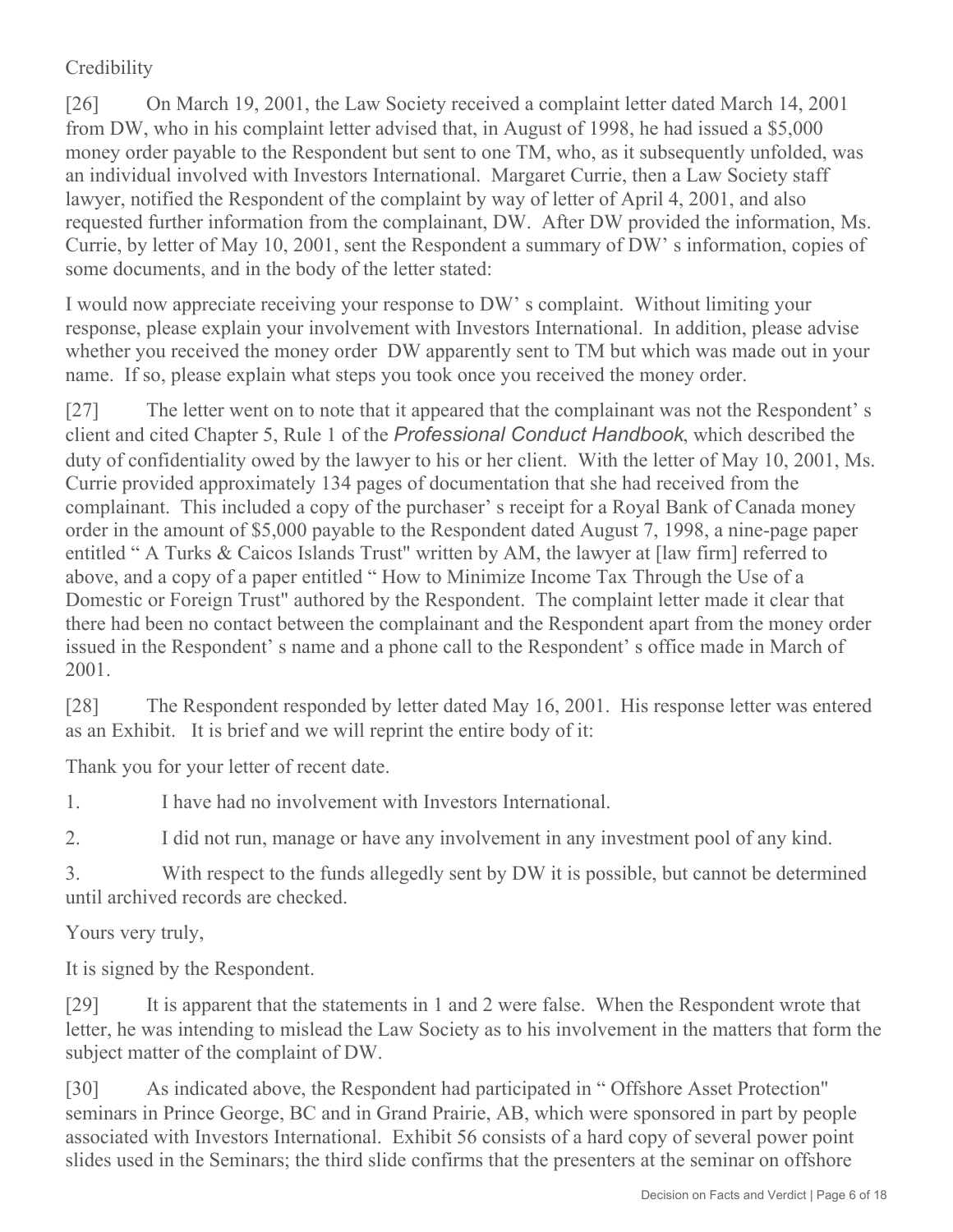finance and trusts and Canadian income tax include " MG represents Investors International, Donald Skogstad, Barrister and Solicitor, Nelson, BC, AM, Barrister and Solicitor, Turks & Caicos Islands."

[31] In a letter dated May 14, 2003 from the Respondent to the Law Society, entered as Exhibit 30, the Respondent goes into significant detail with respect to what he knows about his client F and also MG, who were the two individuals responsible for soliciting the majority of funds deposited to the Respondent' s trust account. In evidence given in chief he confirmed that he went on an Investors International " level one cruise" .

[32] The evidence is overwhelming and uncontradicted that the Respondent had "involvement" with Investors International on at least these three occasions.

[33] Similarly, the Respondent's statement that he did not " have any involvement in any investment pool of any kind" is false and intended to mislead. He allowed his trust account to be used by V, and he knew that this was for the purpose of pooling money so that small investors could utilize the offshore tax benefits of investing through V.

[34] The Respondent testified on December 18, 2007 that he stopped acting in 1998 " with respect to the money." He was being asked about whether funds were paid to any beneficiaries of the V Trust (this is not the same as repaying money to the investors) and, when asked about whether funds were paid to any of the beneficiaries, answered:

I don' t know. I stopped acting in 1998 with respect to the money.

[35] But the printout of his trust account client ledger for V (Exhibit 27, tab 2) shows money coming in to the trust account and, on January 21, 1999, shows \$10,000 being paid out to one of the individuals who participated in the Railway Bond Program. Further trust account activity takes place in February, March and April of 1999.

[36] Accordingly, the Panel is not satisfied that the Respondent is a credible witness.

Burden of Proof

[37] In analyzing the evidence, the Panel is mindful of the onus of proof, which is with the Law Society throughout, and is also mindful of the standard of proof. Counsel for the Respondent sums up the law in paragraph 17, 18 and 19 of his written submissions, as follows:

17. In disciplinary hearings, the Law Society bears the onus of proving the allegations set out in its citation against a member. The allegations must be proven on a standard higher than a balance of probabilities but lower than the criminal law standard. See *Law Society of BC v. Ewachniuk*, [2003] B.C.J. No. 823 (CA).

18. The hearing panel in *Law Society of BC v. Martin*, 2005 LSBC 16, adopted Madam Justice McLachlin' s interpretation of the burden of proof in *Jory v. College of Physicians and Surgeons of B.C.*, [1985] B.C.J. No. 320 (SC):

The standard of proof required in cases such as this is high. It is not the criminal standard of proof beyond a reasonable doubt, but is something more than a bare balance of probabilities. The authorities establish that the case against a professional person on a disciplinary hearing must be proved by a fair and reasonable preponderance of credible evidence… The evidence must be sufficiently cogent as to make it safe to uphold the findings with all the consequences for the professional person' s career and status in the community.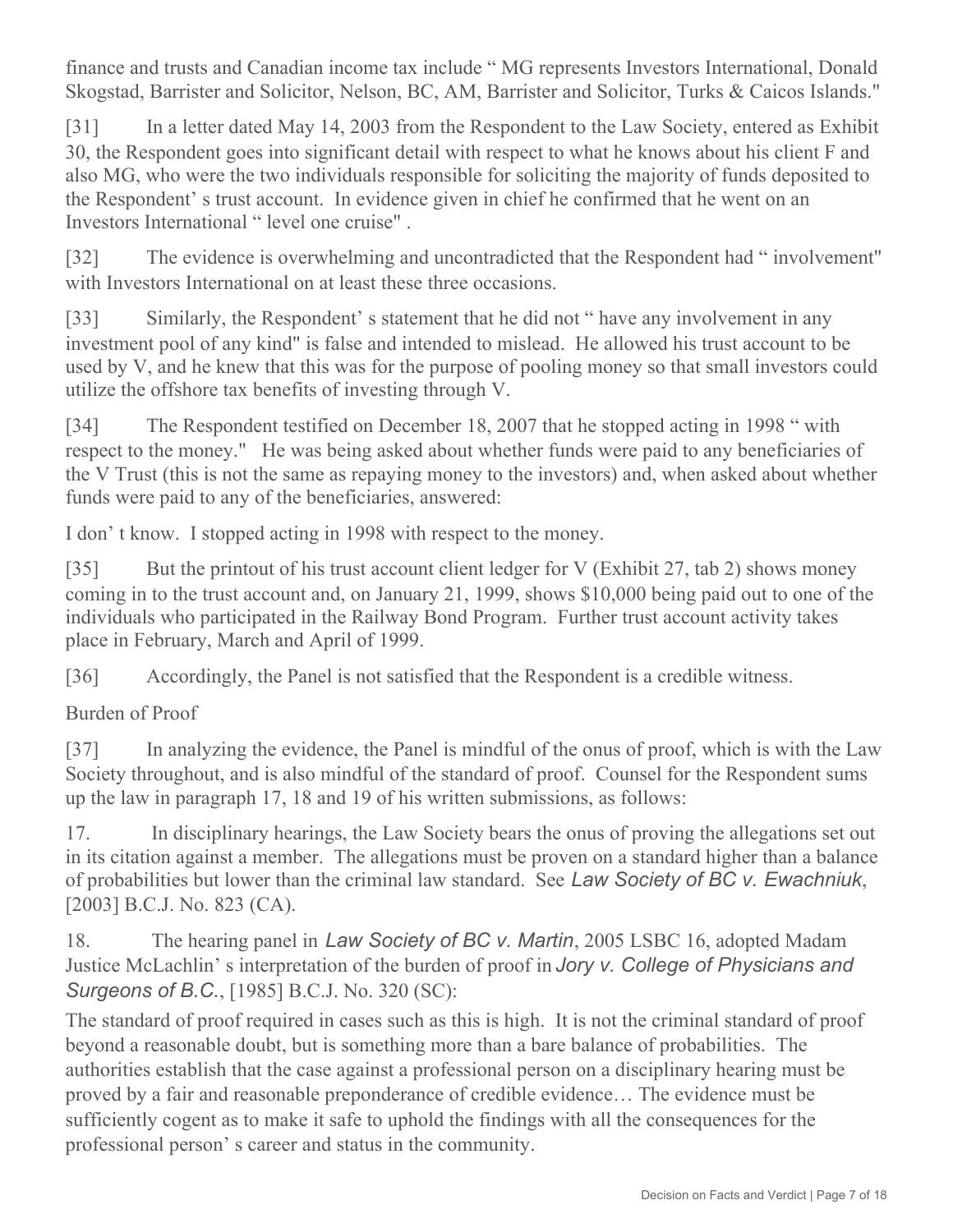19. On the basis of the above quotation the panel in *Martin* (*supra*), instructed itself as follows:

(a) The onus of proof throughout these proceedings rests on the Law Society to prove the facts necessary to support a finding of professional misconduct.

(b) The standard of proof is higher than the balance of probabilities but less than reasonable doubt. The standard is a civil standard but rises in direct proportion to the gravity of the allegation and the seriousness of the consequences.

Professional Misconduct

[38] With respect to what constitutes professional misconduct, the test was succinctly set out by counsel for the Law Society in her submissions in paragraphs 187 and 188.

187. In *Martin* (*supra*), the Panel extensively reviewed the authorities concerning the test for a finding of professional misconduct. The Panel noted that it is well established that it is for the Benchers, as the guardians of proper standards of ethical conduct, to determine what behaviour constitutes professional misconduct. The Panel referred to the case of *Law Society of BC* v. *Hops*, [1999] LSBC 29:

[150] " Professional Misconduct" is not defined in the *Legal Profession Act*. The leading case concerning the test to be met to support such a finding is found in *Hops*, a decision of the Benchers on review, where it was held:

From the legislated development, the definitions set out above from Oxford and the decisions of the Benchers, it can only be concluded that the Benchers have recently determined it to be appropriate to broaden the scope of professional misconduct in order to more closely regulate the activities of its members. These developments also allow less draconian punishments from those which were available when the standard of disgraceful or dishonourable conduct was required for a finding of professional misconduct. If the standard for professional misconduct still requires " disgraceful" or " dishonourable" conduct, the Benchers have lowered the level of impropriety to attract the descriptions.

And later:

It is clear that conduct matching these descriptive adjectives is no longer required for a finding of misconduct.

[151] It is clear that lawyers can be found guilty of professional misconduct even if behavior cannot be said to be " disgraceful or dishonorable" .

[152] This Panel finds that it is not helpful to get bogged down in whether the conduct complained of was " dishonourable" or " disgraceful" . The Panel agrees with Counsel for the Respondent who pointed out that the Black' s Law Dictionary definition of " dishonourable" , which includes " bad management, mismanagement, malfeasance or culpability, neglect of an official in regard to his affairs, improper conduct, wrong behaviour" could apply to a wide variety of behaviours.

188. In conclusion, the Panel stated the test as follows: " Did the Respondent act in a manner that was a marked departure from the standard expected of a competent solicitor acting in the course of his profession?" (paras. 140, 171).

Citation - Count 1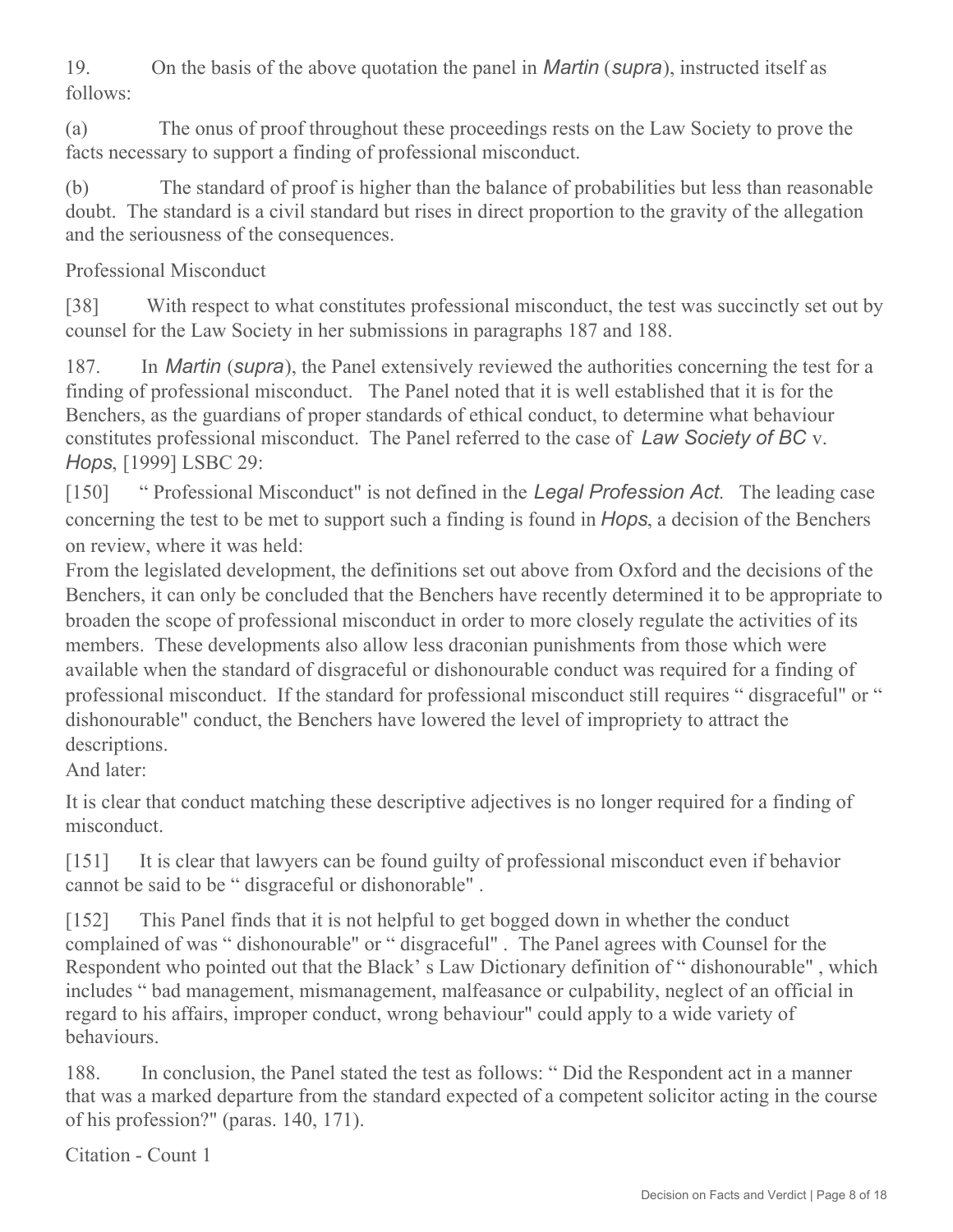[39] The evidence establishes (see Exhibit 27, page 9) that amounts of \$1,993,205 Canadian and \$112.886 US were deposited into the Respondent' s Canadian and US trust accounts between January 29, 1997 and April 15, 1999 regarding V. These funds were disbursed to various investments as detailed on pages 10 and 11 of Exhibit 27 and as set out above. These funds were disbursed according to the instructions of persons associated with V. Approximately \$517,000 Canadian and \$184,000 US appear to have been " invested" in the Railway Bond Program and another \$774,000 Canadian was sent either to [law firm's] trust account or to V' s corporate account in the Turks & Caicos Islands, and " invested" in the Bank Debenture Program.

[40] Both of these " investments" were fraudulent.

[41] Count 1 in the amended Schedule to the citation alleges that the Respondent assisted V and persons associated with V in the perpetration of an investment scheme that the Respondent knew or ought to have known was a deception or betrayal upon the public. It was clarified in argument that the " persons associated with V" consisted of F, MG and others who had solicited the various small investors. There is no evidence before us that links these " persons associated with V" to the scams, in the sense that persons associated with V somehow benefited from the fraudulent schemes. There is no evidence to suggest that any of these persons associated with V ever received any money. The totality of the evidence leads to the conclusion that they were dupes of the frauds, not perpetrators.

[42] It is apparent, as was demonstrated on cross-examination of the witnesses who testified on behalf of the Law Society, that these investors were looking for extraordinarily high returns from investments that were claimed to have no risk and, when viewed objectively, were hoping to profit from a " get rich quick" scheme that would have the added benefit of not being taxable by Revenue Canada.

[43] The Respondent rendered 18 fee accounts for professional services provided to V (17 accounts plus an amendment to the initial account) and billed \$43,219.99 in fees plus disbursements and taxes, which, taken together, totaled just under \$70,000. These accounts were rendered between February 28, 1997 and August 29, 2000. Apart from the fees billed and disbursements recovered, no monies from the investors went to the Respondent.

[44] The essence of count 1 is that the Respondent assisted his client V in the perpetration of a fraud. The implication is that the client, V, was the perpetrator of the fraud. The propriety of the Respondent allowing his trust account to be used in the manner it was used by client V is the subject of other counts in the citation. The essence of count 1 is extremely serious, and requires a standard of proof commensurate with the seriousness of the allegation. Counsel for the Respondent, in his submissions on page 5 (paragraph  $22(c)$ ) states:

Even if the Panel disbelieves the testimony of the member in its entirety, the Panel must ask themselves, on the basis of the evidence they do accept, and disregarding the member' s evidence, whether the facts substantiating the particular were made out by clear and convincing proof, based on cogent evidence. If not, the particular also must be dismissed.

[45] The Panel is troubled by what occurred here. The Panel finds it especially troubling that on two occasions the Respondent received warnings from AM with respect to the Debenture Trading Program. Exhibit 43 is a copy of an article from *Business World* magazine faxed by AM to the Respondent on May 25, 1997. The article states:

Yet there is something totally clear: There exists no market of buying or selling guarantees! Banks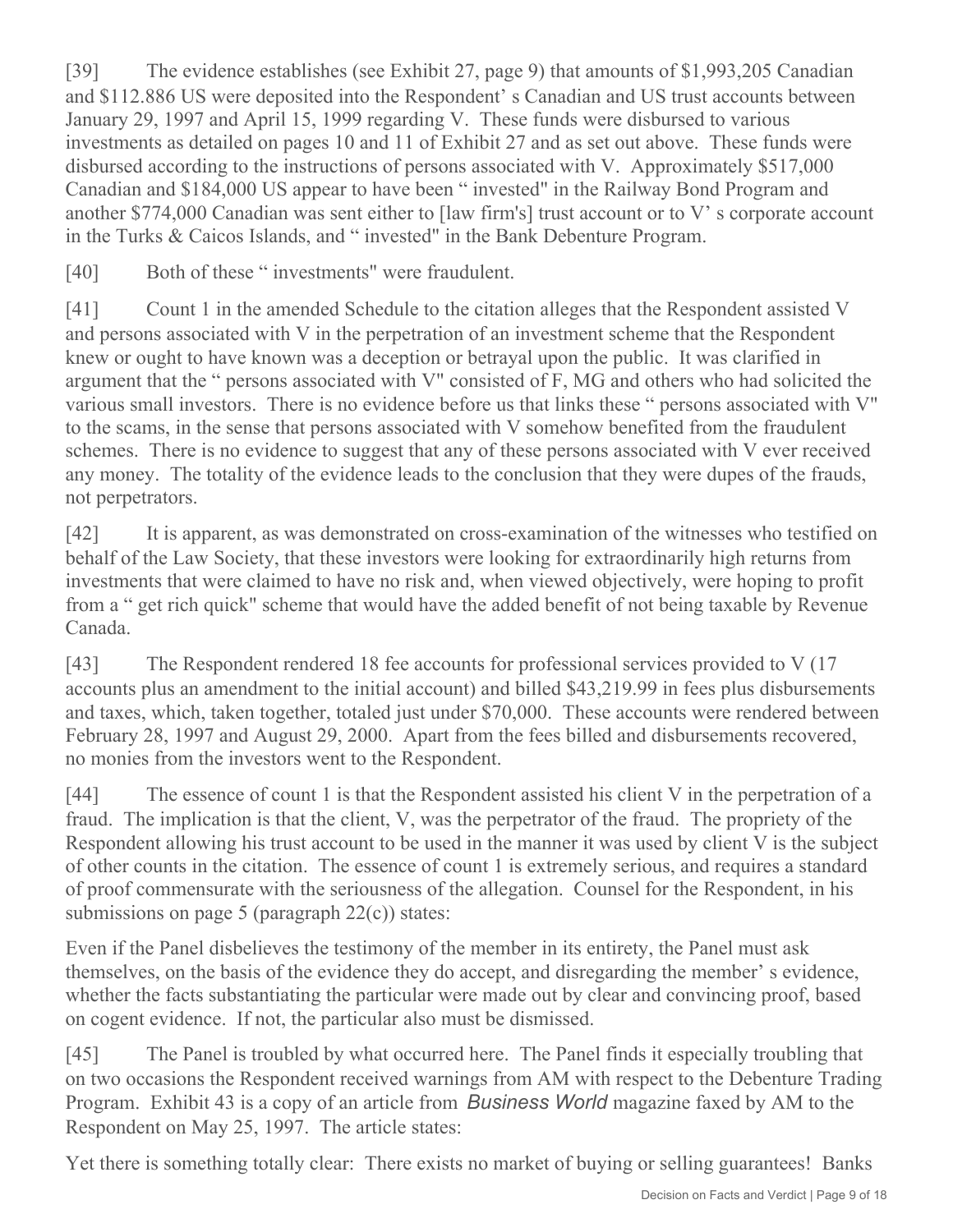are not handing out letters for the purpose of investing or fund procurement. The main goal of primebank frauds are [sic] to collect money from wealthy investors or to collect fees from smaller investors. The most famous victim, about 3 years ago was the British Salvation Army; it lost in good faith, 20 million German Marks of major yields.

[46] Then on June 17, 1997 (see Exhibit 9, document 13-4-389), AM wrote to the Respondent:

Dear Donald:

I have spoken to several people regarding the Debenture Trading Program. I must caution both you and your client that it has been suggested to me that this is not a legitimate business venture and that your client faces a significant risk of losing all of their funds.

I have very serious reservations about transferring US\$125,000.00 for use in this program with C.

Once you have reviewed this letter, kindly confirm your instructions in transferring the funds to S.

I do not mean to be difficult with this transfer but I must insist that after reading this letter you re-instruct me to transfer these funds.

Please feel free to call me if you want to discuss the matter in more detail.

[47] The Respondent wrote to F and to another investor, referred to the article referenced in the preceding paragraph of these reasons, and cautioned F and the other investor. He also spoke with the other investor and documented his telephone conversation with a memo. He was instructed to proceed, and did so.

[48] Although permitting his trust account to be used as a place to pool these investment dollars is not appropriate, the evidence does not support an allegation that he assisted V and persons associated with V in the perpetration of an investment scheme that he knew or ought to have known was a deception or betrayal of the public. The investment scheme he assisted with does not appear to have been fraudulent; the investments he was directed to make by V and by F on behalf of V turned out in two instances to be frauds, but that does not make him, nor V, nor persons associated with V, part of the scam, and accordingly count 1 must be dismissed.

Citation - Count 2

[49] Count 2 alleges that the Respondent professionally misconducted himself by engaging or assisting others to engage in trades in securities, contrary to the *Securities Act*. Counsel for the Law Society were unable to provide any authority for the proposition that a Law Society Hearing Panel could find a breach of the *Securities Act*.

[50] Exhibits 28 and 29 were filed to show that the Respondent has never been registered in any capacity under the *Securities Act* of British Columbia, and that neither he nor any of the other persons named in Exhibit 29 were registered with the Executive Director of the Alberta Securities Commission pursuant to the *Securities Act* of Alberta between 1997 and 2000.

[51] Counsel for the Law Society in her submissions, paragraphs 217 to 248, sets out a detailed argument that invites this Panel to interpret the *Securities Act*. Perhaps tellingly, in paragraph 238, counsel states:

In at least three separate decisions, the B.C. Securities Commission has found that the sale of investments in bank debenture trading programs constitutes the unregistered trading in securities by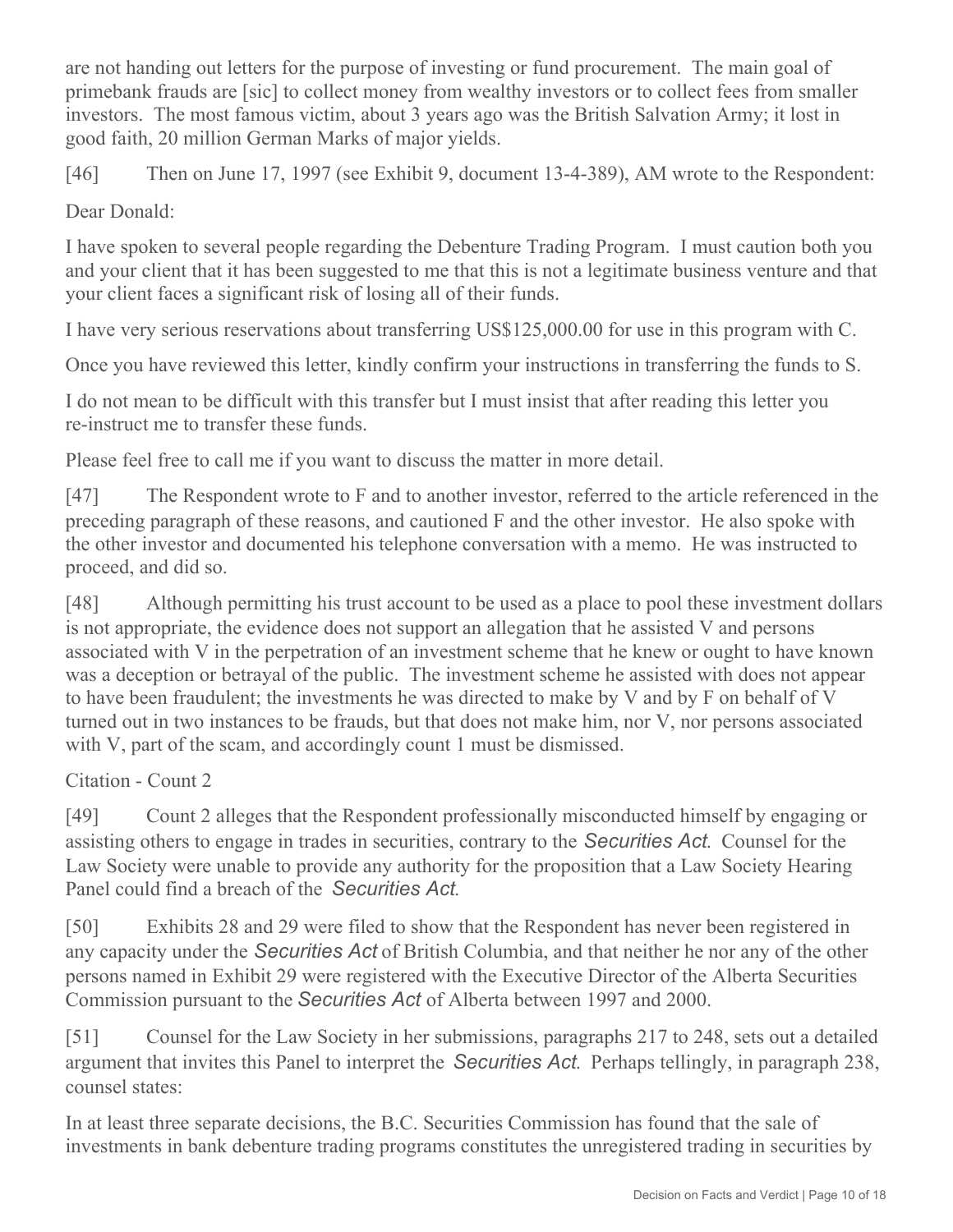those offering the investments.

 That statement succinctly sums up the view of this Panel with respect to the count – namely that it is up to the B.C. Securities Commission and not the Law Society of British Columbia to regulate trade in securities. The Securities Commission has its own scheme of regulation, consisting of tribunals with expertise in the area. Courts grant deference on administrative law principles to those tribunals. This Panel has no such expertise. It has no authority to regulate pursuant to the *Securities Act*.

[52] While it is true that breaches of statutes other than the *Legal Profession Act* can result in findings of professional misconduct, that finding generally occurs after the breach has been established. To use an obvious example, a lawyer who is convicted of an indictable offence under the *Criminal Code* would almost certainly face disciplinary sanctions from the Law Society, and if the criminal conduct was linked to the practice of law (such as, for example, theft by conversion of trust funds) the fact of a criminal conviction could be admissible as probative evidence of professional misconduct. Similarly, a breach of the provisions of the *Income Tax Act* may give rise to a citation for professional misconduct or conduct unbecoming. But what the Law Society is asking this Panel to do is to find that the Respondent has breached the *Securities Act*; that is analogous to asking this Panel in appropriate circumstances to find that a lawyer has, for example, committed a criminal act or breached a provision of the *Income Tax Act*. In our opinion, what the Panel is being asked to do is beyond the purview of this Panel. Absent strong authority confirming that we can do what we are asked to do, we are not prepared to undertake an analysis of the *Securities Act*. We do not think we have the jurisdiction to do so. Accordingly, we dismiss Count 2.

Citation - Count 3

[53] Count 3 of the Citation provides: "You failed to advise Investors that you were not protecting their interests, contrary to Chapter 4, Ruling 1 of the *Professional Conduct Handbook.*"

Chapter 4, Ruling 1 of the Professional Conduct Handbook provides:

**Dealing with unrepresented persons**

1. A lawyer acting for a client in a matter in which there is an unrepresented person must advise that client and unrepresented person that the latter' s interests are not being protected by the lawyer.

[54] The evil to which that provision in the *Handbook* is directed is the fear that an unsophisticated and unrepresented party in his or her dealings with a lawyer will develop the impression that the lawyer is representing them in circumstances where that impression is not accurate. On the facts of this case we have a large number of individuals, at least some of whom are likely to be unsophisticated, making trust deposits to the account of a lawyer who has been represented to them as the " lawyer for the pool" .

[55] The evidence is not clear on the extent to which the Respondent was aware that this " lawyer for the pool" representation was being made, but his evidence is that he did not consider himself to be the lawyer for the pool. He was, however, the lawyer for V and for F, and it is clear that some combination of V and F was the " pool" . Virtually all of the V investment funds from whatever sources ultimately made their way to the trust account of the Respondent. It follows therefore that, despite the Respondent' s protests to the contrary, he was indeed the " lawyer for the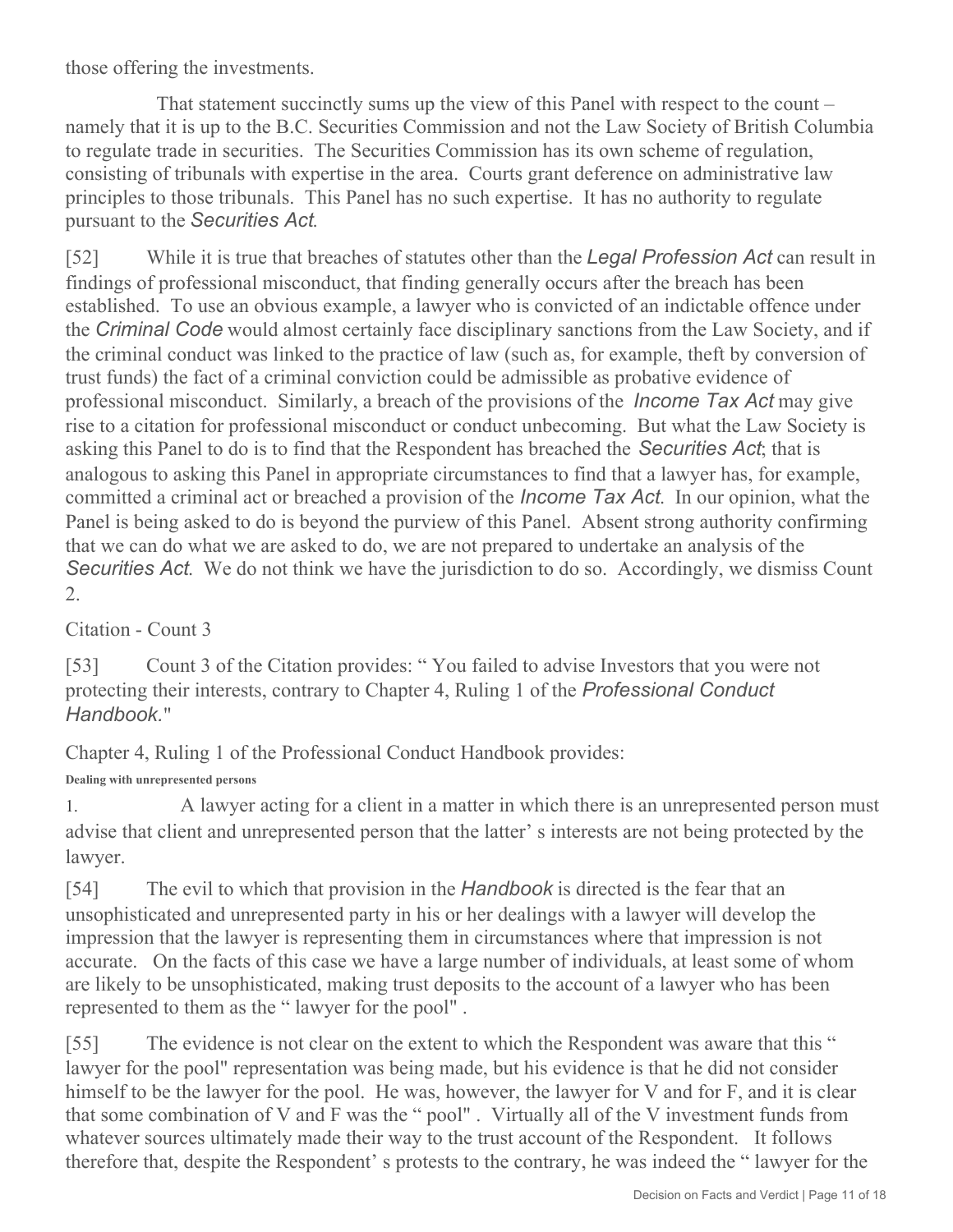pool" , and we find accordingly.

[56] It is likely that the Respondent' s reluctance to adopt that characterization of his role is a result of the responsibilities that are engaged by that finding. In particular, we find that the provisions of Chapter 4, Ruling 1 are applicable. If he is the lawyer for the pool and at the same time is not the lawyer for the individual investors, then he must tell them that he is not their lawyer.

 The evidence on this point is uncontroverted. He not only did not advise the individual investors that he was not protecting their interests, in the case of at least 183 of those individual investors, he was not able to tell them that he was not protecting their interests because he did not know who they were. That deficiency is the subject of another count in the citation in this matter.

[57] The extent to which the various investors were expecting the Respondent to represent their interests is a matter where the Panel must draw inferences from known facts. The Panel did hear evidence from four individual investors, all of whom stated that the fact that their investment was going to the trust account of a lawyer provided them with some assurance of the legitimacy of the investment proposal. This is intuitive. For an investor in a highly risky and speculative venture with promises of astronomic returns, some natural apprehensions will be assuaged by the involvement of a member of the Law Society of British Columbia.

[58] One of the witnesses testified that he had had his wife check on the Respondent by looking in the Nelson Yellow Pages to ensure that he appeared there as a member of the Law Society. Counsel for the Respondent made the point at the time that an appearance in the Yellow Pages is not proof of good standing in the Law Society. This is true, but it is not unexpected that an unsophisticated member of the public will seek validation of Law Society membership in that way. In any event, the Respondent was a member of the Law Society at all material times.

[59] The count does not require that unrepresented members of the public actually rely on the belief that the Respondent is representing their interests. It is sufficient for the circumstances to be such that their interests were not being protected by the Respondent, although, in the circumstances of this case, in our view, it was reasonable for the investors to expect that the Respondent' s involvement represented some level of protection for their individual interests.

[60] The Panel wonders what role the Respondent was playing in these transactions if not to provide an air of legitimacy to an otherwise risk-filled and purportedly extraordinarily high yield investment program that drew in hundreds of individual investors. Once the V offshore trust had been established, there was very little in the nature of legal services provided to that client. The flow of funds from investors could as easily have been accomplished by a direct deposit to an account in the name of V in any bank in Nelson or elsewhere.

[61] It is the view of this Panel that this use of a trust account by the Respondent is entirely inappropriate. Trust accounts must only be used for the legitimate commercial purposes for which they are established, namely to aid in the completion of a transaction in which the lawyer or law firm plays a role as legal advisor and facilitator. The Respondent had no such role in either the Railway Bond Program or the Bank Debenture Program – he was merely a convenient and apparently legitimate conduit for funds from the individual investors to the various schemes decided upon by F for V. The trust account served no legitimate role in these events and should not have been so employed.

[62] We are satisfied that the Respondent had an obligation to the individual investors to advise them of the fact that their interests were not being protected by him and that he failed in this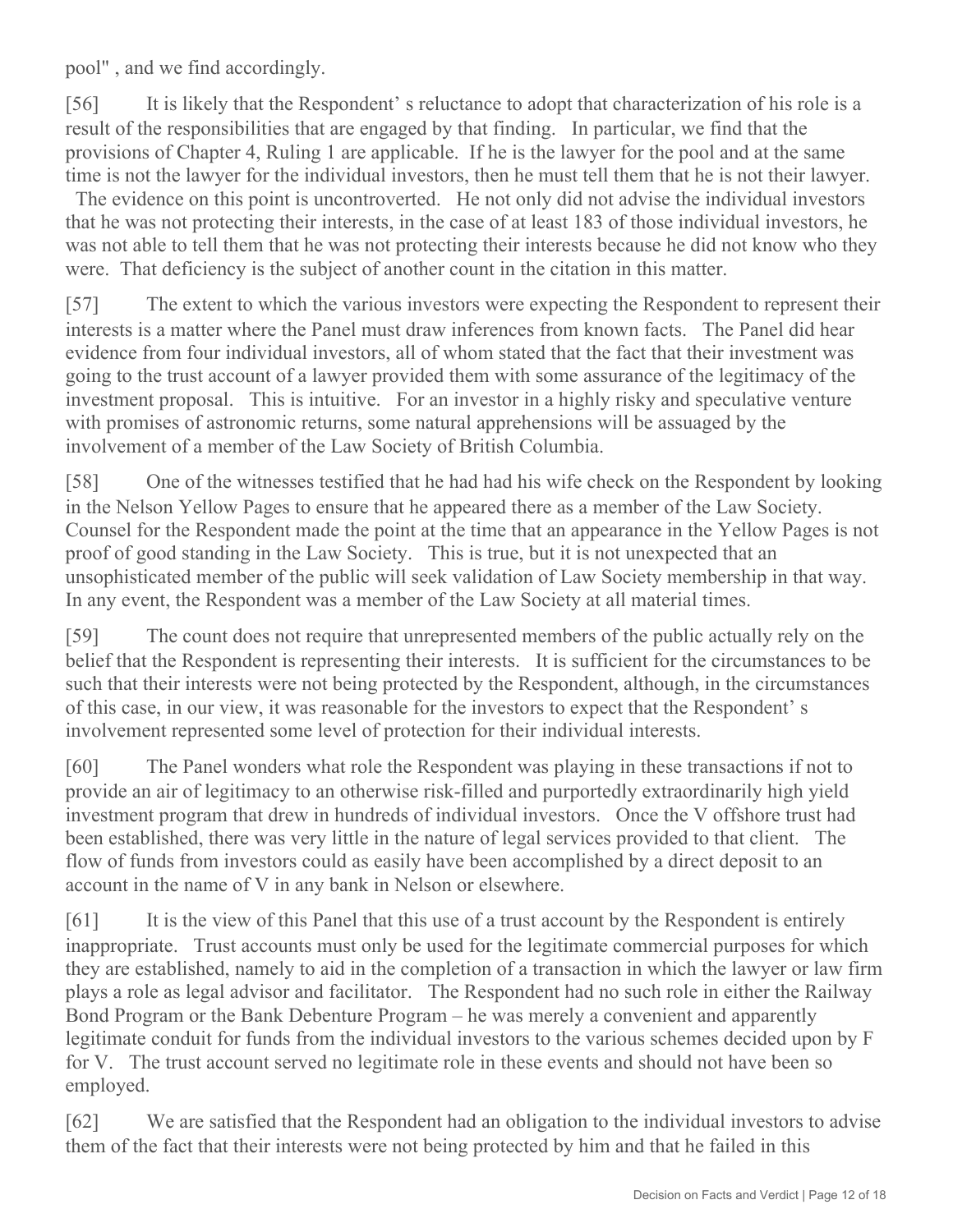obligation. He knew he had an obligation to his client to pass on those concerns, which is outlined in paragraphs 45 and to 47 above. Given the reasonably foreseeable outcomes from the Railway Bond Program and from the Bank Debenture Program (i.e., that they were scams) and in view of the extent to which the failure of the Respondent to discharge his obligations under this count must have had a singularly negative impact on the reputation of the legal profession generally in the minds of the investors, we find that the failure of the Respondent to advise individual investors that he was not protecting their interests constitutes professional misconduct.

## Citation - Count 4

[63] Count 4 of the citation alleges that, by a trust indenture dated December 31, 1997, the interest in all the shares of V was transferred to the V Charitable Trust, the beneficiaries of which were certain charities. The Respondent was named as the " Protector" of the Trust, and thereafter he continued to purport to act for V, despite the conflict between his duties as Protector to the beneficiaries of the Trust and the interests of V.

[64] The Charitable Trust was created on December 31, 1997 by way of a Trust Deed and Transfer of Property to Trust. This document is a trust instrument used in the Turks & Caicos Islands, and was governed by the laws of that jurisdiction. It provides for a " Protector" , which is not a role required by Canadian trust law. The instrument describes the role of " Protector" as someone who is appointed by the settlor (Mr. F), and who has the power to remove the Trustee (a trust company licensed in the Turks & Caicos Islands). The role was suggested by [law firm] to enable the Protector to remove the trustee, and move the trust to a different jurisdiction if the laws change, or if there was a desire to change from the local trust company.

[65] The Law Society argued that the instrument gave additional powers to the Protector resulting in a sharing in the Trustee' s duties to protect the financial interests of the beneficiaries of the trust, by ensuring that V Corporation managed its funds wisely, and for the benefit of the beneficiaries.

[66] In his evidence, the Respondent denied this wider role and stated "... I had one power and one power only and that was to remove the trustee." The Respondent was introduced to the concept of the Protector by way of a letter from AM. AM stated:

… the protector is one or more persons who have the authority to appoint a new trustee or beneficiary and who must also consent to the disbursement of any trust funds or any amendment to the trust deed. The protector or protectors should be someone whom the settlor trusts, such as a professional advisor or business partner, who would insure that the trust assets were eventually dealt with in accordance with the settlor' s wishes.

[67] The Law Society submitted no evidence to the contrary, nor did it establish any duty by the Protector towards the beneficiaries of the trust. Accordingly, there is no basis for a finding that there was a conflict between the Respondent's duties as "Protector" of the Trust, the interests of his client and the interests of the beneficiaries of the Trust. Accordingly we dismiss count 4 of the citation.

Citation - Count 5

[68] Count 5 of the citation states:

During the time you were named the " Protector" and, or in the alternative, while purporting to act for V, you also purported to provide advice concerning investment matters to certain Investors (the " Client Investors" ). You did so despite the conflict;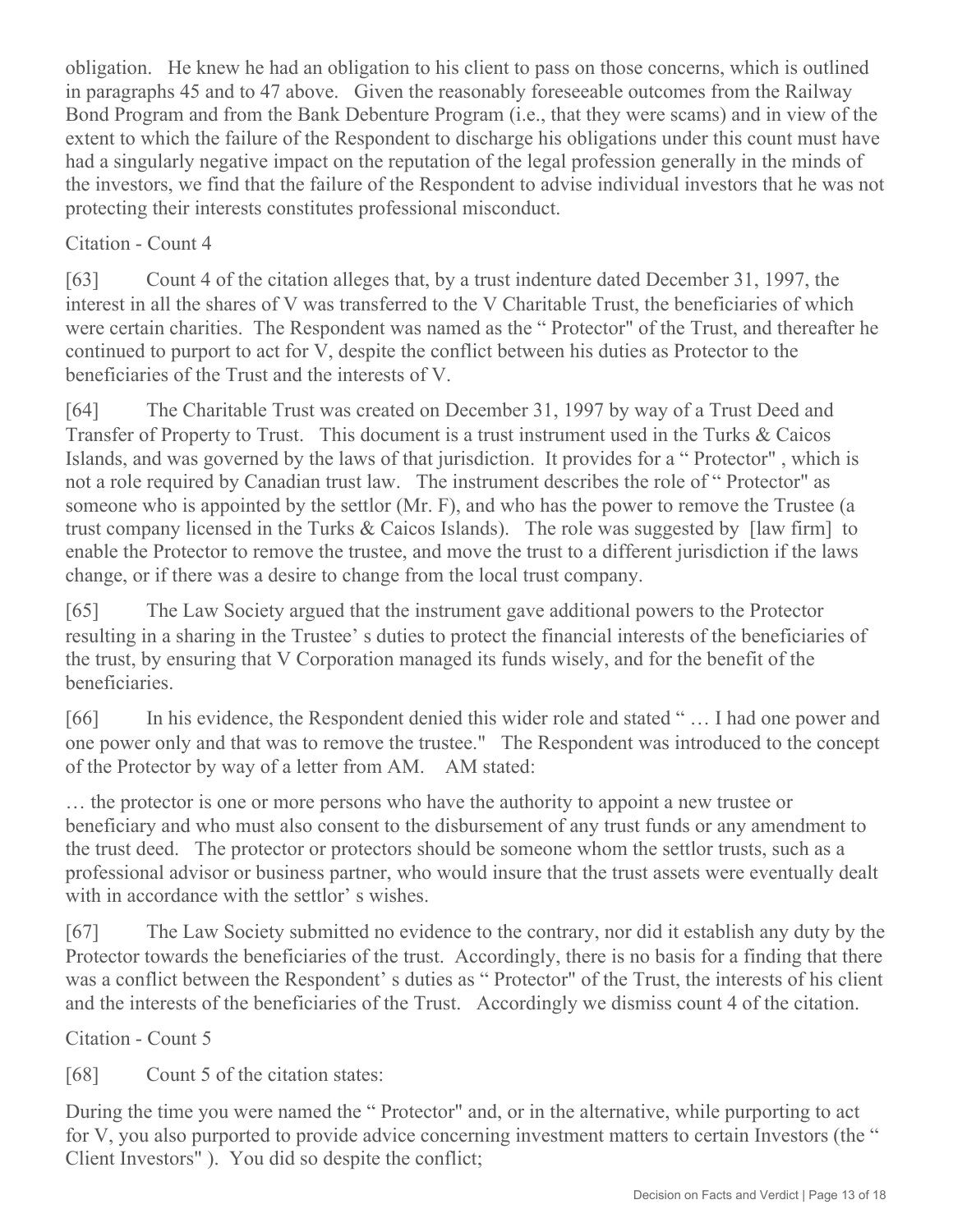- (a) between the interests of the Client Investors and the interests of V; and/or
- (b) between your duties as Protector and the interests of the Client Investors.

[69] It is clear that some of the individuals who supplied funds to V also retained the Respondent for advice regarding the establishment of offshore trusts. There is no evidence before the Panel to permit it to draw the inference that the Respondent gave investment advice to these same clients.

[70] In his testimony, the Respondent denied having given investment advice to clients or to anyone else. None of the Law Society' s witnesses claimed to have acted on the Respondent' s advice, and the auditor was unable to point to any instances of him giving investment advice. The evidence does not support a finding that the Respondent, at any time, gave investment advice.

[71] The Law Society argued that the key element of Count 5 of the citation is that the Respondent acted despite conflicting interests by:

(a) acting for Client Investors who invested in V, while acting for V;

(b) acting for Client Investors who provided funds to V while acting as Protector.

The issue of the role of the Respondent as Protector was discussed in count 4. We found there that the Respondent did not act for the beneficiaries of the trust. We find also that the evidence does not establish that the Respondent was acting for Client Investors regarding their investments while acting for V. Indeed, it is the Panel's finding that the Respondent was not only not acting for the Client Investors, but also, as established in count 3, we found that he failed to advise them that he was not protecting their interests.

[72] We find therefore that count 5 of the citation is not made out and must accordingly be dismissed.

Citation - Count 6(a)

[73] Count 6 of the citation provides:

6. In receiving and disbursing funds in connection with V, you breached the accounting provisions of the Law Society Rules:

a) in failing to record the source of all funds received contrary to Rule 3-60 (formerly Rule 842);

[74] At the time that the citation was issued, Rule 3-60 (formerly Rule 842) provided as follows:

# **Trust account records**

- **3-60** A lawyer must maintain at least the following trust account records:
- (a) a book of entry or data source showing all trust transactions, including the following:
- (i) the date and amount of receipt or disbursements of all funds;
- (ii) the source of the funds received;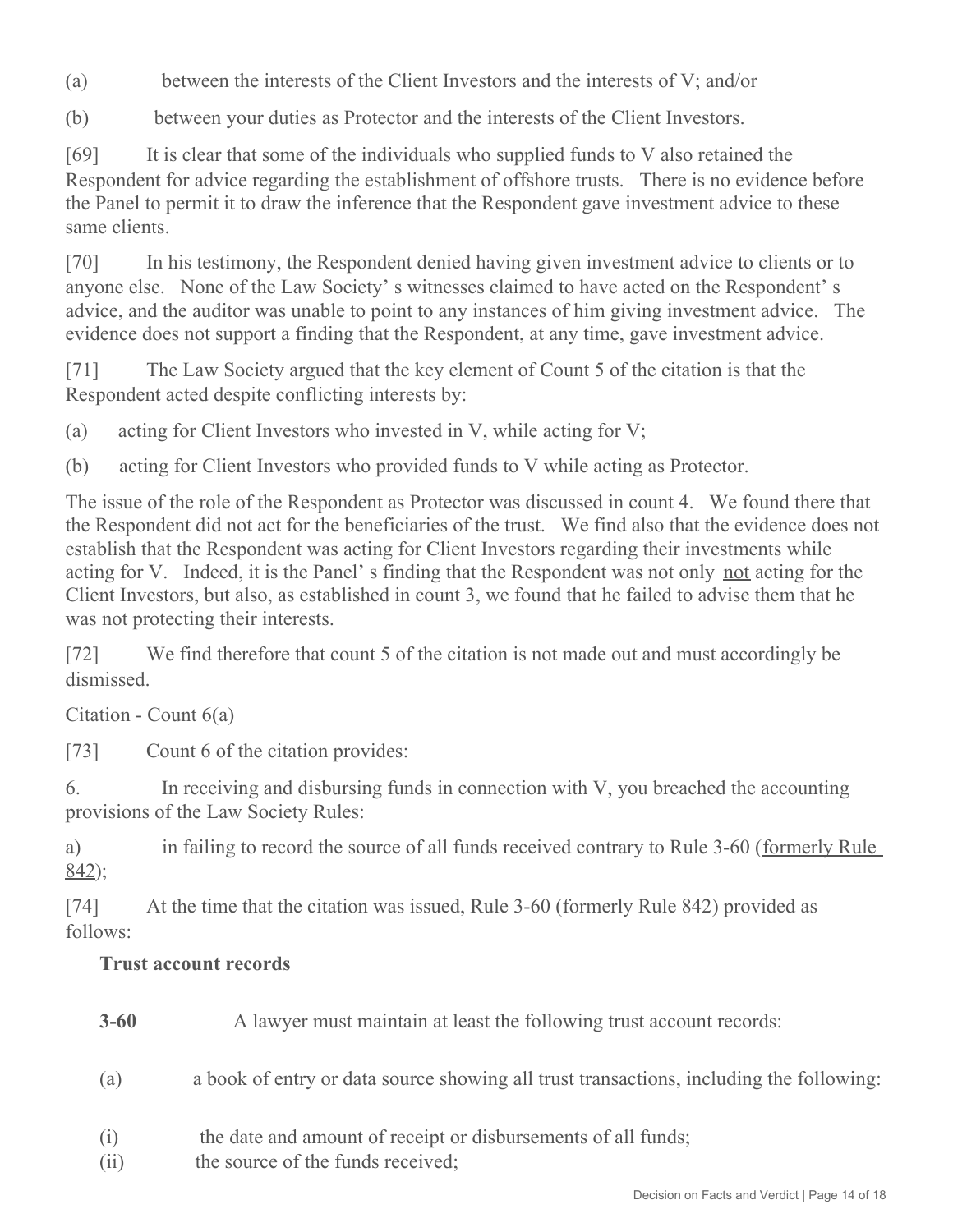- (iii) the identity of the client on whose behalf trust funds are received or disbursed;
- (iv) the cheque or voucher number for each payment out of trust;
- (v) the name of each recipient of money out of trust;

(b) a trust ledger, or other suitable system, showing separately for each client on whose behalf trust funds have been received, all trust funds received and disbursed, and the unexpended balance;

(c) records

(i) showing each transfer of funds between clients' trust ledgers, including the name and number of both the source file and the destination file,

(ii) containing an explanation of the purpose for which each transfer is made, and

(iii) containing the lawyer's written approval of the transfer;

(d) the monthly trust reconciliations required under Rule 3-65, and any documents prepared in support of the reconciliations;

(e) and (f) rescinded, December, 2003

(g) a current listing of all valuables held in trust for each client.

[75] It is clear that the specific deficiency alleged in respect of these transactions by the Respondent is his failure to comply with Rule 3-60(a)(ii) in that he did not record the " source" of all trust deposits made for his client V. We have noted earlier in these reasons that there were 168 deposits to the trust account of the Respondent where no record of the identity of the depositor was provided.

[76] We note from the evidence that the Respondent was aware, or became aware of this deficiency in his practice at some point in the course of his representing F and V because he advised both F and his staff that there were to be no more " anonymous" deposits accepted to the trust account for credit to the V file.

[77] On December 4, 1997 the Respondent advised F that subsequent deposits to trust must be accompanied by a " certificate" (Exhibit 50) that was prepared by the Respondent and provided to F and others. The Respondent advised F that if there was no " certificate" , the deposit would not be accepted and the funds would have to be returned. The " certificate" identified the name of the investor and provided (paraphrased) as follows:

1. That the funds provided to the Respondent were not proceeds of crime.

2. That the funds provided to the Respondent were not done so in an effort to delay or defeat creditors.

3. That the investor was not relying upon the Respondent for investment advice and would not hold the Respondent responsible with respect to investment decisions.

4. That the funds had not been solicited by the Respondent, that they are not part of a public offering or private placement, and they are not for the purchase of a security.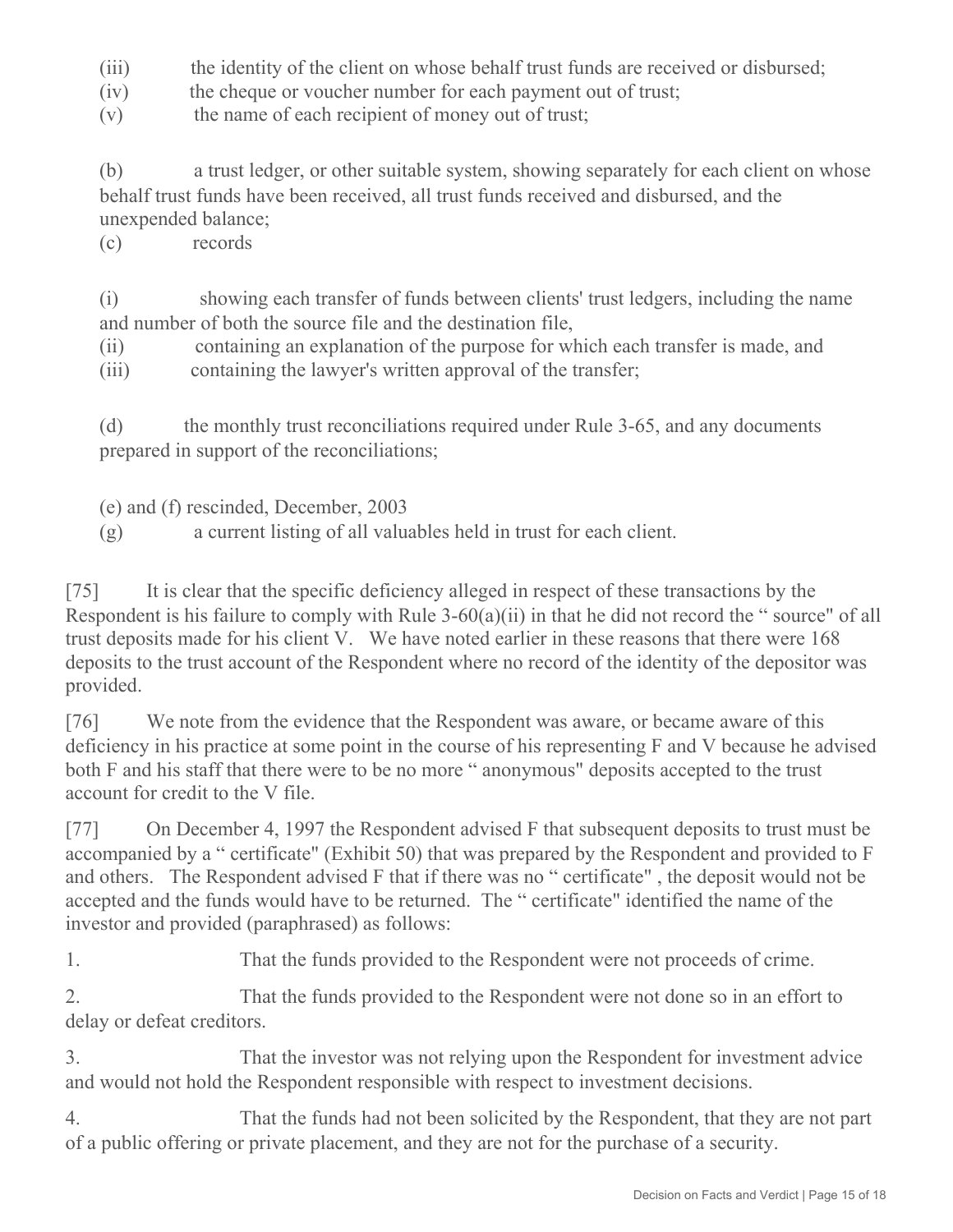5. That the investor had been advised that a Canadian resident must report and pay Canadian income tax anywhere in the world.

[78] The evidence of Ms. Terhart established that, following this memorandum to F, there continued to be deposits to the trust account for V where the identity of the depositor was unknown.

[79] In a further attempt to deal with the problem, on March 23, 1998 the Respondent wrote to F and advised

After April 10, 1998 I will no longer be able to accept unsolicited funds from persons I do not have a client relationship with. It will only be possible for funds to be provided to me by approved clients, yourself and MG. I am not to be identified as acting on behalf of any individuals who may have submitted funds to yourself, MG or others who ultimately send these funds which are ultimately sent to me. I can only act for people I am family [sic] with.

[80] The Respondent clarified in his evidence that the final sentence was intended to read " I can only act for people I am familiar with."

[81] We note that there is some conflict in the evidence given on this point in that Ms. Terhart testified that there were 168 deposits where the identity of the depositor was unknown while the Respondent testified that he was of the view that there were " less than a dozen people that we didn' t identify… ." No specific evidence was provided by the Respondent in support of this assertion, and as indicated earlier in these reasons, in most instances where the evidence of the Respondent conflicts with that of other witnesses, we have accepted the evidence of the other witness.

[82] The Respondent' s evidence in chief on this issue suggests that he was either unaware of the Law Society requirement or alternatively, that he was indifferent to it. He was asked by his counsel to comment on a reference in Ms. Terhart' s report that stated " Skogstad' s trust books and records do not record the source and identity of client funds received." He replied:

We made out the receipts for V, it was V' s money and, I mean, you have to identify the funds and you have to allocate them in your pooled trust account to a client, you can' t just put money in a trust account without allocating them and it was always allocated to V. Now for my own reasons of the money laundering issues I wanted to know the source of the funds too, *not for the Law Society purposes* but for proceeds of crime and due diligence issues… . (emphasis added)

[83] Later he was asked " In terms of recording for purposes of your trust account, did you record the source of your funds?" He answered:

Absolutely. It's V, it's provided to V, it's from V, it's for V and, you know, my accountants who audit me every year had no problem with that aspect of my audit. Every single transaction is recorded to V.

[84] The " source" of the various deposits was the various individual investors who provided the money for deposit to the trust account by direct deposit or otherwise. The " source" of these deposits was never V. In his response to these questions, the Respondent did not acknowledge or address the deficiency in his record keeping that is the basis for this count in the citation. That he understands the requirement, however, is evidenced by his actions described above in his attempts to ensure that the flow of anonymous deposits to his trust account was stopped.

[85] The evidence is clear that there are many instances where deposits were made to the V trust account without the source of the deposit being known and recorded.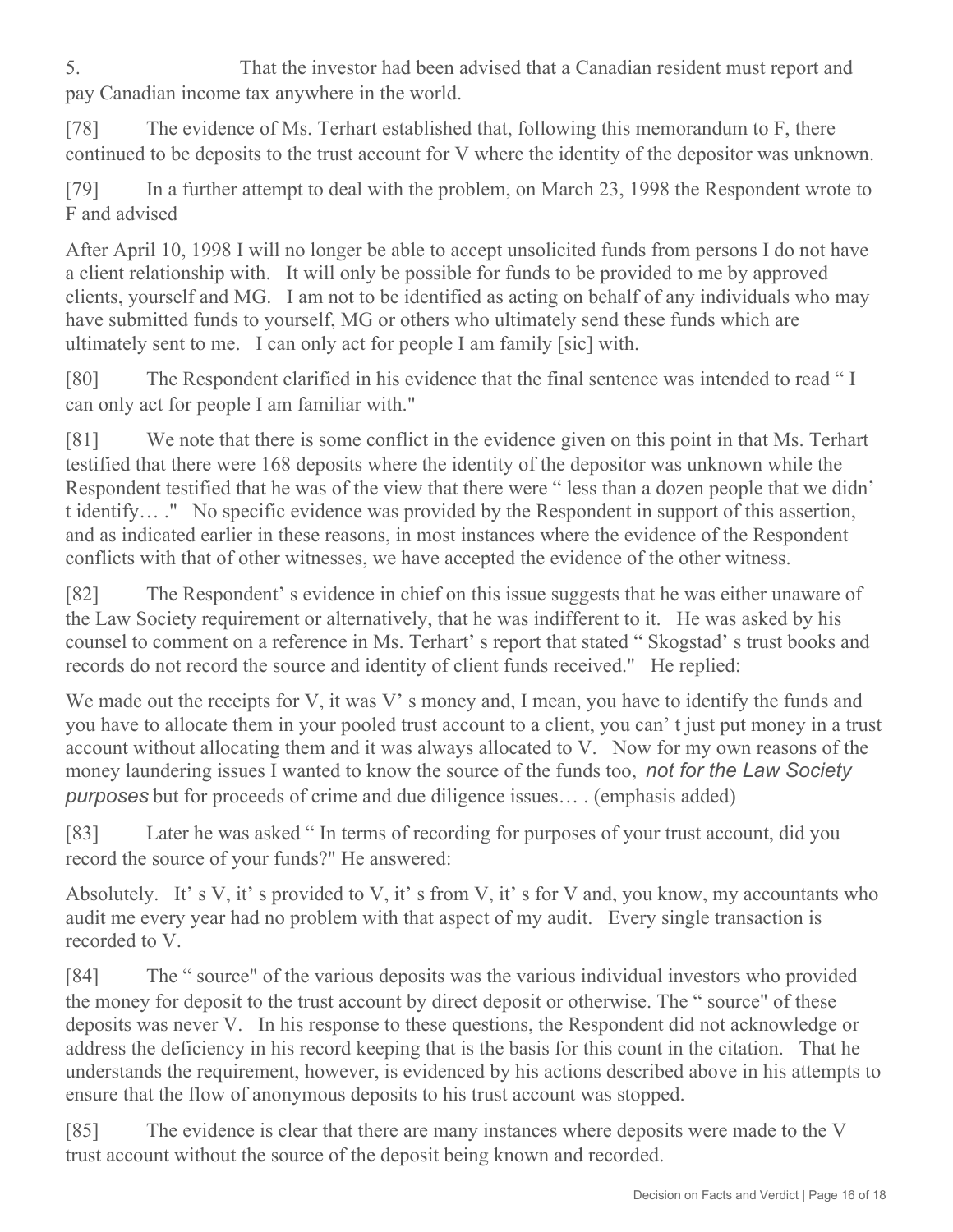[86] The purpose of the Rule is clear. In order to properly discharge a trust obligation, a lawyer must be aware of the expectations of the depositor. It follows that if the identity of the depositor is not known, the expectations of the depositor cannot be known, and the lawyer must look to another source for information as to the expectations of the trust depositor. A relationship that is fraught with danger is created where a lawyer must seek information from the beneficiary of a trust deposit (the client) to be certain that the expectations of the depositor are met. For this reason, among others, Rule3-60 requires a record of the source of the trust deposit.

[87] Without the ability to verify the expectations of the depositor to the trust account it will not be possible for the lawyer to know that a proposed payment from the trust account meets the requirements for a withdrawal from the account, namely that the payment is " properly required for payment to or on behalf of a client or to satisfy a court order" as required by Rule 3-56(1)(a).

[88] The evidence on this count is overwhelming, and we find that, by his repeated violation of Rule 3-60 of the Law Society Rules, the Respondent is guilty of professional misconduct.

Citation - Count 7

[89] Count 7 of the citation alleges that, in the course of an investigation conducted by the Law Society pursuant to Rule 4-43, the Respondent failed to provide all books and records promptly, contrary to Rule  $4-43(2)(b)$ .

[90] There appears to be no case law that defines either the term " promptly" or the term " immediately" . In this matter, the auditor arrived unannounced at the Respondent' s office in July. The Respondent provided all records pertaining to V that he had in his possession at that time.

[91] As indicated above, the Respondent had returned the original file to his client, and in order to respond to the requests of the Law Society, it was necessary for him to retrieve the file. He did retrieve the file and he provided it to the Law Society on November 23, 2001. There was some delay in this process, but the Respondent cannot be held responsible for any delay that is attributable to his client.

[92] While awaiting the return of the file from his client, correspondence about the case continued between the Law Society and the Respondent. The Panel does not find the approximate three-month period of time between the original request and the ultimate delivery of the file to be an unreasonable period of time in all of the circumstances, and this count therefore fails.

Summary

[93] In summary then, we find as follows:

| Count 1 -      | Dismissed                        |
|----------------|----------------------------------|
| Count $2$ -    | Dismissed                        |
| Count $3 -$    | Proven – Professional Misconduct |
| Count $4 -$    | Dismissed                        |
| Count $5 -$    | Dismissed                        |
| Count $6(a)$ - | Proven – Professional Misconduct |
| Count $6(b)$ - | Withdrawn by Law Society         |